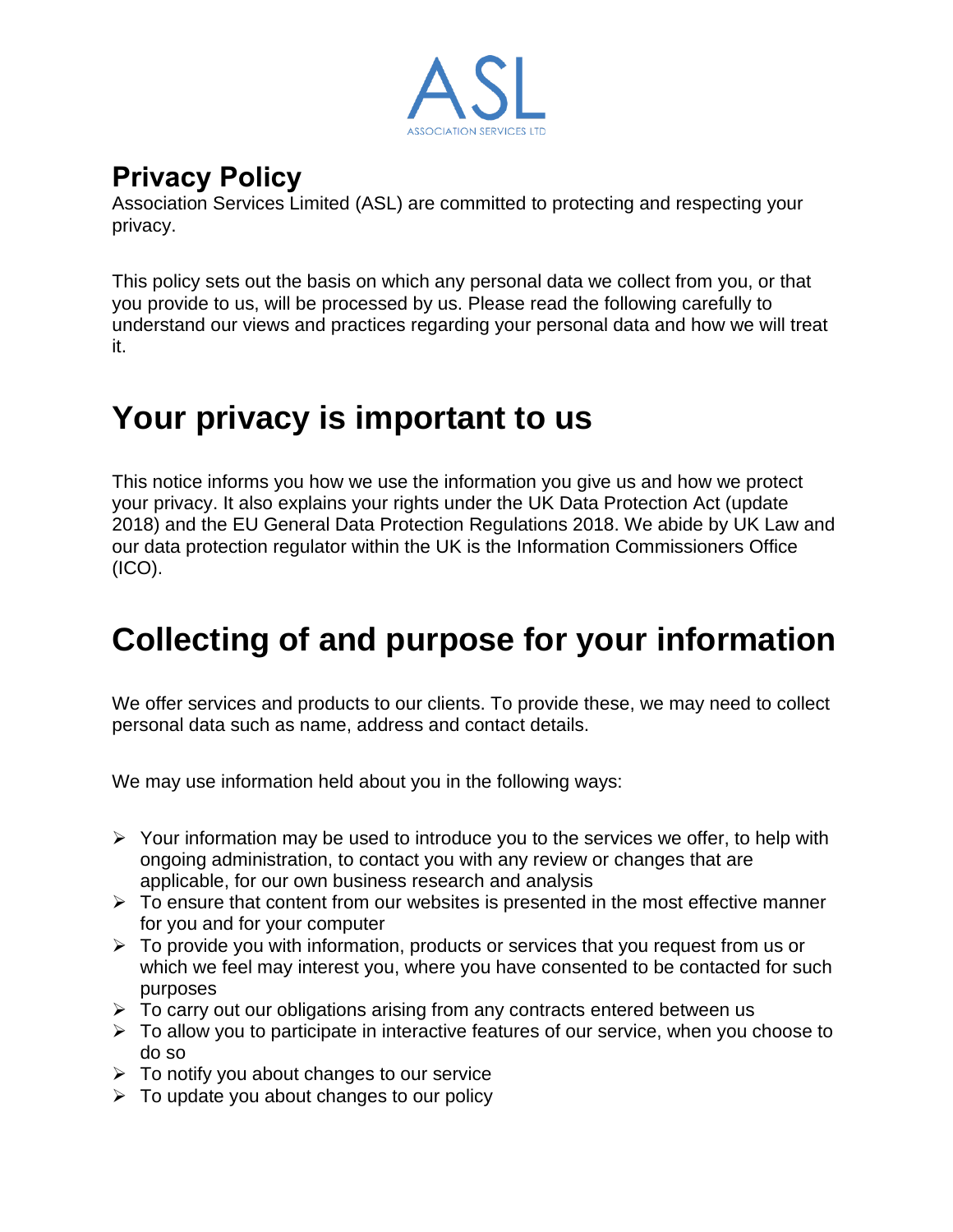Withholding of the required data may result in an insufficient service provision.

We may obtain data from individual customers or from employer organisations.

# **Sharing your data**

We may share your personal data with the following organisations:

- ➢ We may verify your identity by searching publicly available records held by credit reference agencies
- ➢ Business partners, suppliers and sub-contractors for the performance of any contract we have entered with them

We will not sell or share your information with any other third parties unless we have obtained specific additional consent from you.

# **Your rights regarding your data**

- $\triangleright$  We will not hold your information for any longer than is necessary and as a maximum no longer than 5 years after you have terminated as a client of our company unless there is a lawful basis for retention
- $\triangleright$  Should your data be inaccurate we will rectify this without delay
- ➢ Should you wish us to delete your data at any point, please contact us to make the request. This will be actioned unless there is a lawful basis for us to retain the information in which case you will be advised accordingly
- $\triangleright$  You may request access to your data at any time. We will provide you with a full copy within one week of your request
- $\triangleright$  You may withdraw consent to us holding and processing your information at any time. Please contact us should you wish to do this
- $\triangleright$  We may provide you with updates and bulletins which are appropriate to the service provision on an ongoing basis – this will be explained to you if it is applicable. You may opt out of these should you wish to do so.

# **Security**

The data that we collect from you may be transferred to, and stored at, a destination outside the European Economic Area (EEA). It may also be processed by staff operating outside the EEA who work for us or for one of our suppliers. Such staff maybe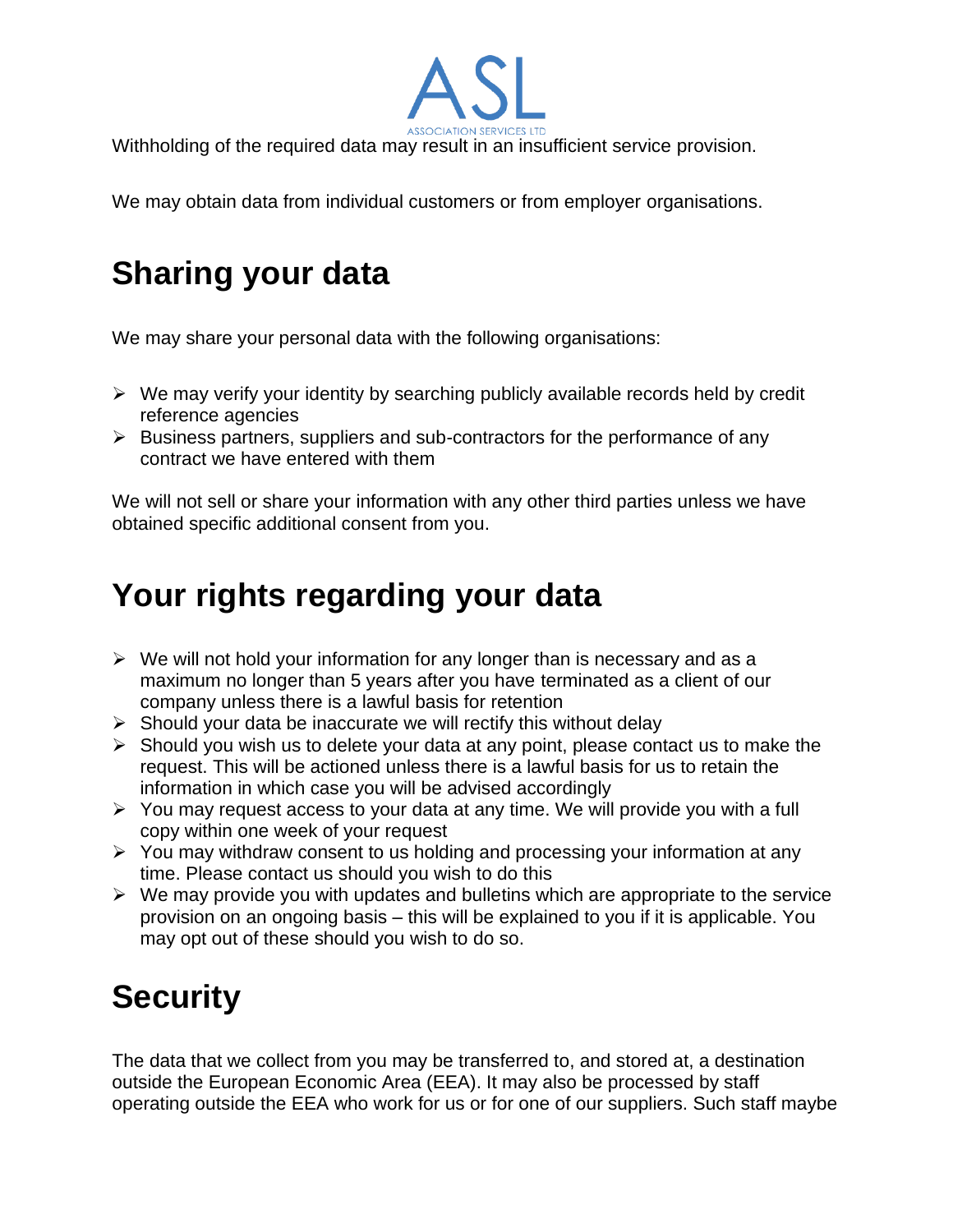

engaged in, among other things, the fulfilment of your order, the processing of your payment details and the provision of support services. By submitting your personal data, you agree to this transfer, storing or processing. We will take all steps reasonably necessary to ensure that your data is treated securely and in accordance with this privacy policy.

### **Our contact details**

Should you wish to contact us in relation to any issues within this notice, please contact:

Association Services Ltd 33 St. James's Square London SW1Y 4JS

E: [enquiries@associationsltd.co.uk](mailto:enquiries@associationsltd.co.uk)

### **Your right to complain**

Should you wish to make a complaint in relation to data protection issues relating to our company, you can contact us as above or you can contact our regulator as follows:

The Information Commissioner's Office Wycliffe House Water Lane Wilmslow **Cheshire** SK9 5AF

Tel: 0303 123 1113 (local rate) or 01625 545 745 if you prefer to use a national rate number.

[www.ico.org.uk](http://www.ico.org.uk/)

# **Consent**

We are required under the Regulations to obtain your consent to our collection, processing, sharing and holding of your personal data. Please ensure you have read